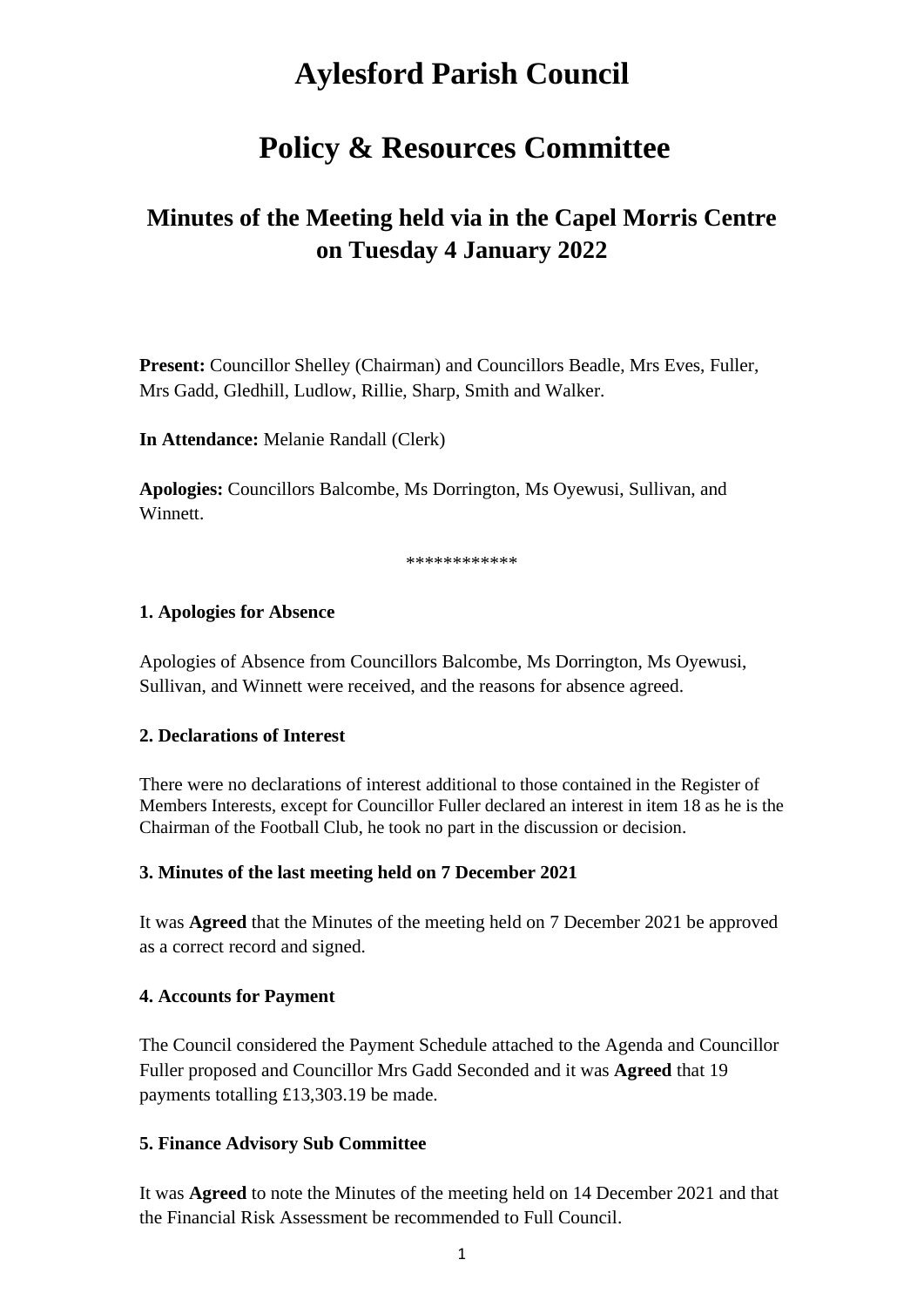## **6. Law and Order**

**6.1** CCTV in the High Street, Aylesford

The Clerk reported that she has asked the company if they have carried out the required training to obtain the required certificate to work on streetlighting furniture and will report back to this committee in due course. **Ongoing**

## **6.2 Police Report**

No report receive since the last meeting of this committee.

## **7. KALC**

The notes of the meeting held on Thursday 9 December 2021 were noted. **Noted**

## **8. TMBC/Parish Partnership Panel Meeting**

It was noted that the next meeting is due to take place in January 2022. **Noted** 

## **9. Council Vacancies**

It was Noted that the current Vacancies are 1 – Aylesford South

#### **10. Public Convenience Review**

No further update has been received. **Ongoing**

## **11. The Governments Welcome Back Fund**

The Clerk reported that the two planters have arrived and will be installed within the next couple of months. **Ongoing**

## **12. RBLI Base Camp**

No further update received since the last meeting. **Ongoing**

## **13. Adoption of Aylesford Station**

The Chairman reported that progress is being made, albeit slowly. **Ongoing**

#### **14. KCC – Contain Outbreak Management Fund**

The Clerk reported that no further update has been received as the outcome is not expected until mid-February 2022. **Ongoing**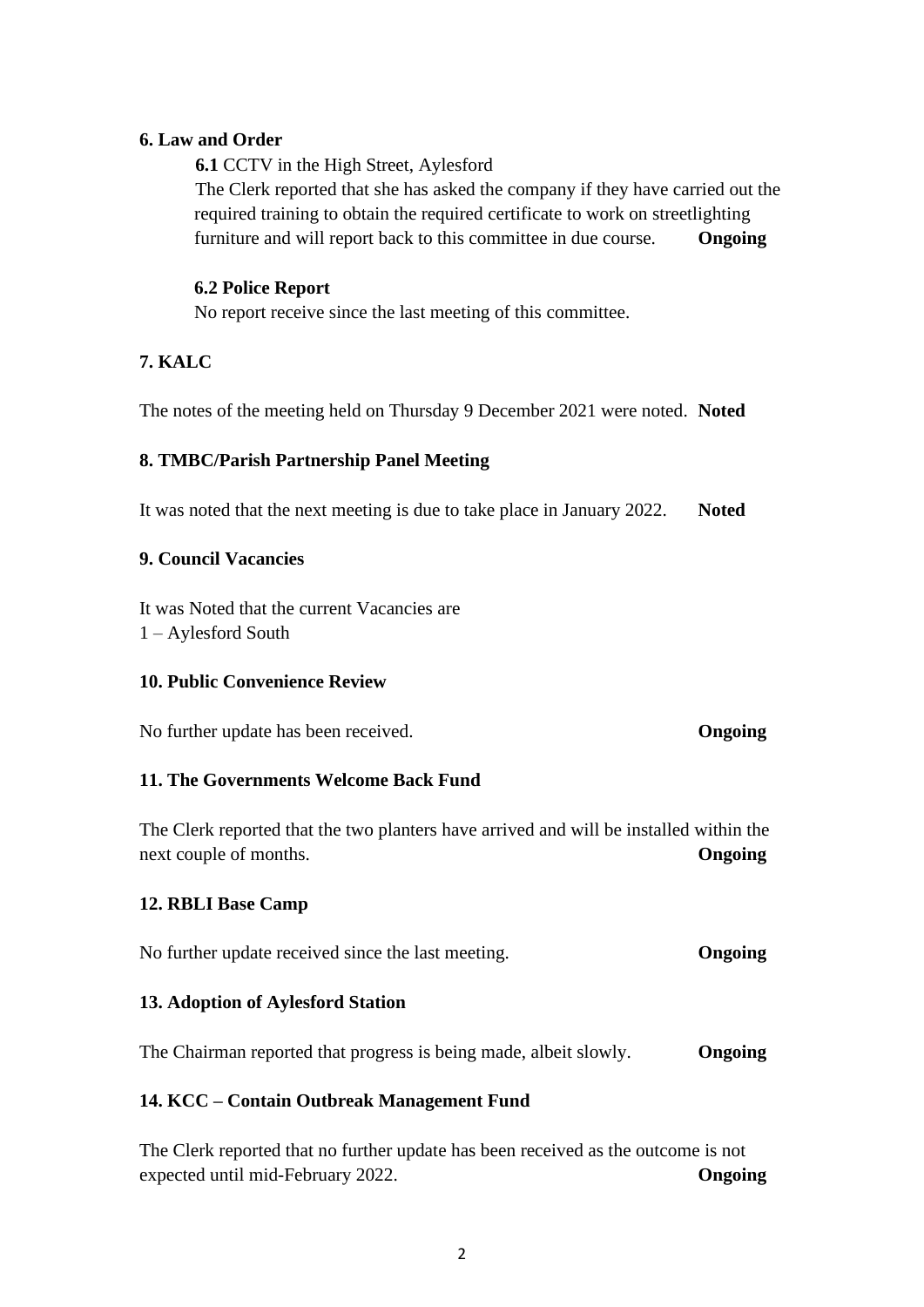## **15. Aylesford Christmas Market**

The Clerk informed the Committee that at the de-brief meeting the date for the market to take place is Saturday 26 November 2022 from 3pm to 8pm. The car park will be closed the day before and the day after for health and safety reasons. A query was raised with regards to the Friars Christmas Market that is thought might be on the same day, the Clerk will check. **Ongoing**

## **16. Section 106 Wish List**

No further progress has been made due to it being the festive season. However; the Clerk and Councillor Fuller will work on the document in the coming weeks'

**Ongoing**

## **17. Asset Register Annual Review**

It was **Agreed** to accept the Asset Register. **Closed**

## **18. Fees and Charges for 2022/23**

The Committee considered the suggested level of fees and charges for 2022/23 as set out by the Clerk and attached to the agenda were **Agreed** as follows, the Cemetery fees to be set at the lower rate of the two suggested sets of fees and the Allotments and Tariff of Charges to be set as recommended on the draft sheet. **Closed**

## **19. 2022/23 Budget – Precept Setting**

The Committee considered the report of the Clerk in respect of the Precept for the financial year of 2022/23. The Council did not raise the Precept last year, however in order to continue to provide the same level of service in addition to some new projects there is a requirement to make a slight increase.

The Council Tax Base has increased slightly from £4,304.64 in 2021/22 to £4,399.76 for 2022/23.

The Precept for 2021/22 was set at £253,155 for a Band D Property and the 2022/23 suggested Precept is £271,685 and increase of £18,530 or £61.75 per household per year, which is an increase of £2.94 for a Band D Property.

It was **Agreed** to recommend to Council that the Precept be set at £271,685 at £61.75 per household per year and that the budgets as submitted to Committee be approved. **Closed**

## **20. Any Other Correspondence**

Councillor Ludlow requested that an item be added to the Agenda of Full Council to discuss if there are any options for the Parish Council to assist with funding for advice on the proposed Bushey Wood development. It was Agreed this will be added to the agenda as requested.